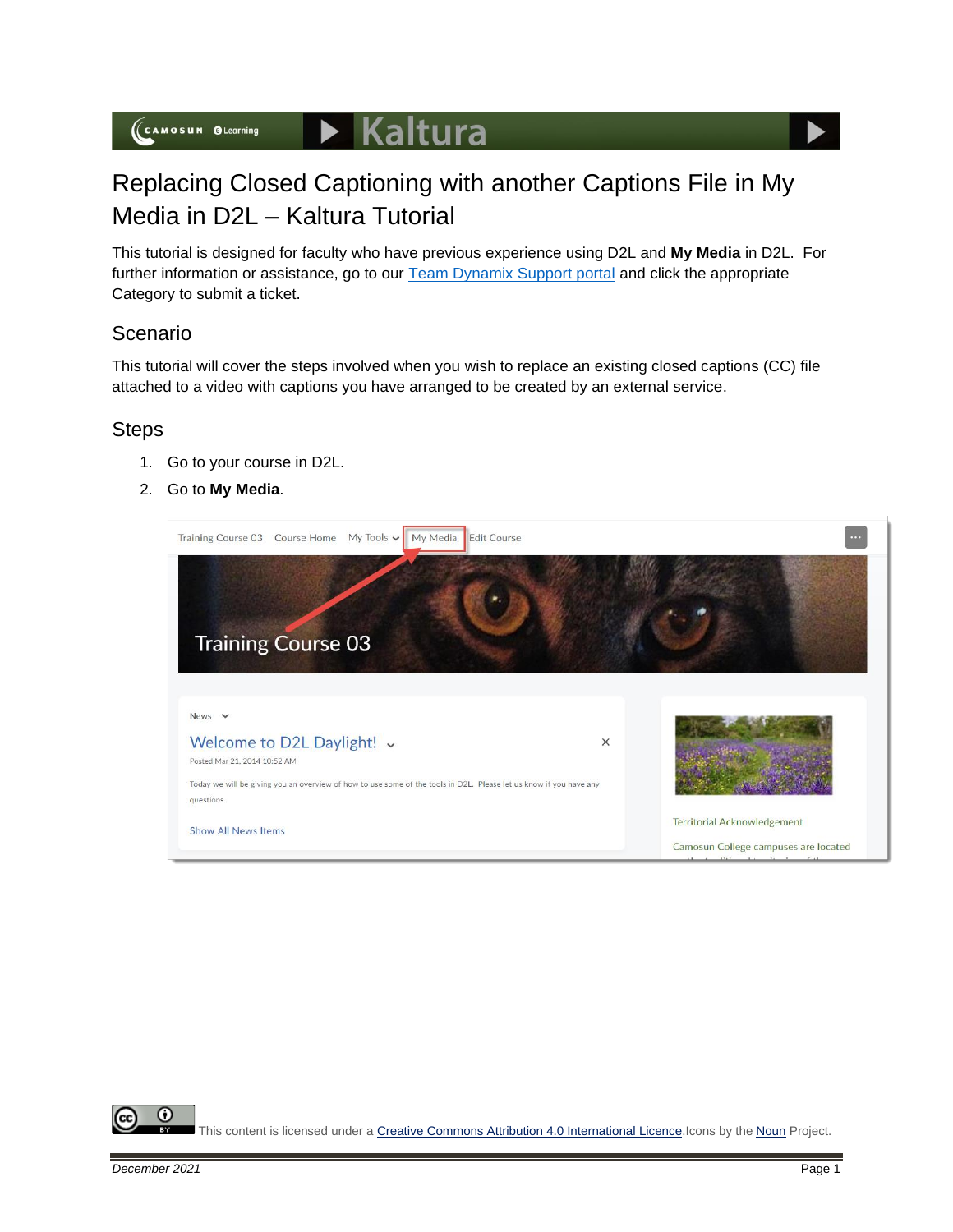3. Click the title of the video you want to edit the auto CC for.

| My Media                                     |                                               |                                            |
|----------------------------------------------|-----------------------------------------------|--------------------------------------------|
| $Q \mid$<br>Search My Media                  |                                               |                                            |
| Sort by Most Recent v<br>View All Statuses v | View All Media v                              | $\odot$ Add New $\sim$<br>ACTIONS ~<br>$=$ |
| $\Box$<br>$\Box$                             | media-elements-defined                        | $\angle$ ii                                |
| <b>Media Elements</b><br><b>Defined</b>      |                                               |                                            |
| Private                                      | caption complete<br>37 Minutes ago<br>$\circ$ |                                            |
| $\begin{array}{ccc} \hline \end{array}$<br>F | ListeningAssignment1                          | $\mathcal{E}$ . If                         |
|                                              | Published                                     |                                            |

4. Click the **Actions** drop-down and select **Edit**.

| $0:00$ / 12:04<br>$\blacktriangleleft$                   | G                                                  |
|----------------------------------------------------------|----------------------------------------------------|
| media-elements-defined<br>From Emily Schudel An hour ago | $\circ$                                            |
| $\triangleleft$ Share<br>Details<br>Q                    | ACTIONS Y<br>$\leftarrow$ Back                     |
| No description provided                                  | $\bullet$ Edit<br>+ Publish                        |
| caption complete                                         | <b>III</b> Analytics                               |
|                                                          | $\blacklozenge$ Captions Requests<br>Launch Editor |
| Comments                                                 | <b>O</b> Delete                                    |
| Add a Comment                                            |                                                    |

 $\frac{0}{x}$ This content is licensed under [a Creative Commons Attribution 4.0 International Licence.I](https://creativecommons.org/licenses/by/4.0/)cons by the [Noun](https://creativecommons.org/website-icons/) Project.

 $\curvearrowright$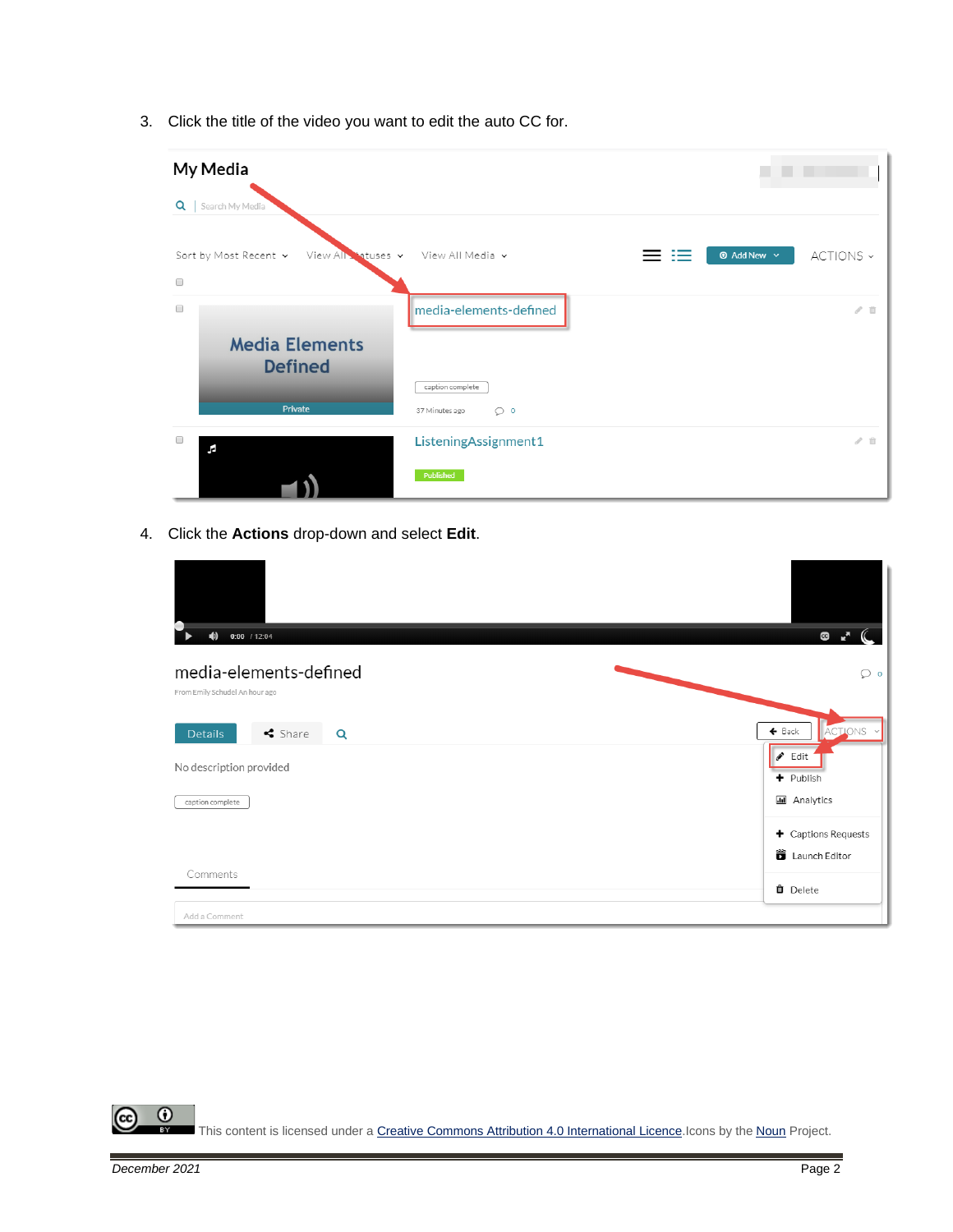5. Click the **Captions** tab.

| $\blacktriangleleft$<br>$0:00$ / 12:04 | <b>Media Elements</b>                     | Def <sub>4</sub> |           |             | G<br>k.  | Launch Editor  |  |
|----------------------------------------|-------------------------------------------|------------------|-----------|-------------|----------|----------------|--|
| Details<br>Options                     | Thumbnails                                | Downloads        | Captions  | Attachments | Timeline | Replace Media  |  |
| Name:<br>(Required)<br>Description:    | media-elements-defined<br>Black v<br>Bold | Italic           | Underline | 這<br>這      | 彊<br>彊   | ዔ<br>$\ddot{}$ |  |

6. Click **Upload captions file**.

| ۰<br>0:00 / 2:49<br>飞<br>$\blacktriangleleft$ |                         |                         | $\begin{picture}(20,20) \put(0,0){\vector(1,0){10}} \put(15,0){\vector(1,0){10}} \put(15,0){\vector(1,0){10}} \put(15,0){\vector(1,0){10}} \put(15,0){\vector(1,0){10}} \put(15,0){\vector(1,0){10}} \put(15,0){\vector(1,0){10}} \put(15,0){\vector(1,0){10}} \put(15,0){\vector(1,0){10}} \put(15,0){\vector(1,0){10}} \put(15,0){\vector(1,0){10}} \put(15,0){\vector(1$ | Launch Editor |                               |                      |
|-----------------------------------------------|-------------------------|-------------------------|-----------------------------------------------------------------------------------------------------------------------------------------------------------------------------------------------------------------------------------------------------------------------------------------------------------------------------------------------------------------------------|---------------|-------------------------------|----------------------|
| Details<br>Options<br>Collaboration           | Thumbnails<br>Downloads | Captions<br>Attachments | Timeline                                                                                                                                                                                                                                                                                                                                                                    | Replace Video |                               | Upload captions file |
| Language                                      | Label                   | File type               |                                                                                                                                                                                                                                                                                                                                                                             |               | Actions                       |                      |
| English                                       | English                 | SRT                     |                                                                                                                                                                                                                                                                                                                                                                             |               | $\mathcal{A}$<br>$\checkmark$ | - スー 志               |
|                                               |                         |                         |                                                                                                                                                                                                                                                                                                                                                                             |               |                               |                      |
|                                               |                         |                         |                                                                                                                                                                                                                                                                                                                                                                             |               |                               |                      |

This content is licensed under [a Creative Commons Attribution 4.0 International Licence.I](https://creativecommons.org/licenses/by/4.0/)cons by the [Noun](https://creativecommons.org/website-icons/) Project.

 $\overline{0}$ 

ල